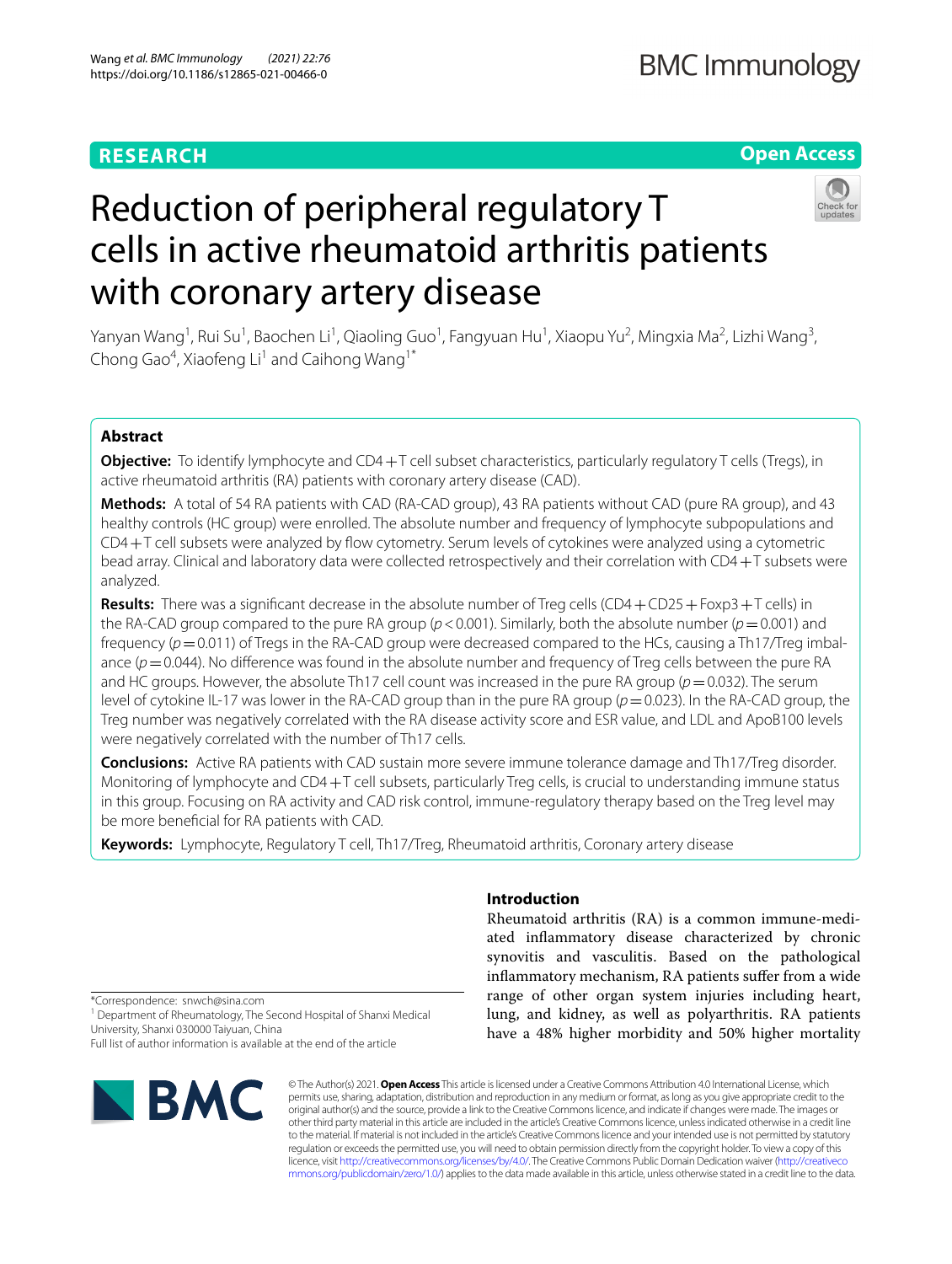from cardiovascular disease (CVD) compared to the general population  $[1, 2]$  $[1, 2]$  $[1, 2]$ , and approximately 50% of RA patients develop atherosclerosis, after excluding smoking, hypertension, hyperlipidemia, and other traditional risk factors [\[3](#page-9-2)]. RA is an independent risk factor for CVD.

In particular, coronary artery disease (CAD) occurs more frequently as a manifestation of CVD in RA, and RA patients have higher levels of all types of coronary plaque, contributing to future adverse cardiac events [\[4](#page-9-3)]. This can be explained by the accumulation of classic risk factors for CAD, linked to the metabolic syndrome, and the systemic infammatory load in RA [\[5](#page-9-4)]. Autoimmune disorders in RA patients induce activation of immune cells and the release of large amounts of infammatory factors, which directly lead to vascular endothelial damage and platelet aggregation, accelerating the progression of atherosclerosis.

The immune-related molecular mechanisms that underlie the pathogenesis of CAD and RA have many similarities  $[6]$  $[6]$ . The consensus among experts is that immune dysfunction caused by multiple immune cell derangement is the root of RA, particularly the imbalance of Th17 and regulatory  $T$  (Treg) cells in peripheral blood  $[7-9]$  $[7-9]$  $[7-9]$ . Pro-inflammatory Th17 cells contribute to the induction and propagation of infammation. As a subset of  $CD4+T$  lymphocytes, Treg cells inhibit overactivated efector T cells and play an important role in the maintenance of autoimmune tolerance. Similarly, atherosclerotic lesions contain immunocytes from the blood. The components of cholesterol-carrying low-density lipoprotein trigger T cell proliferation and antibody production during the early stages of disease, and Treg cells negatively regulate this process  $[10, 11]$  $[10, 11]$  $[10, 11]$  $[10, 11]$ . There is also a Th17/Treg imbalance in CAD patients  $[12]$ . However, few studies have reported Treg cell levels in RA patients with CAD.

Based on analyses of the clinical factors correlated with combined RA-CAD disease, which is diferent from pure RA disease, this study explored lymphocyte subsets, particularly Treg cell characteristics, revealing the immune status of this group and thereby providing guidance on immune-based treatment.

# **Materials and methods**

## **Study design and participants**

A total of 54 patients with a confrmed diagnosis of RA and CAD (RA-CAD group), and 43 pure RA patients without CAD or other heart disease (pure RA group) were selected from the Rheumatology Department, Second Hospital of Shanxi Medical University from January 2016 to January 2020; 43 healthy individuals were selected from the medical center as healthy controls (HC group). There were no statistical differences in age and sex among the three groups. All RA patients met the 2010 American College of Rheumatology/European League Against Rheumatism (ACR/EULAR) classifcation standard for RA [\[13](#page-9-11)] and had moderate-high disease activity scores ( $DAS28 > 3.2$ ). The diagnosis of CAD was based on the 2013 European Society of Cardiology guideline [\[14](#page-9-12)] (23 patients after coronary angioplasty). Patients with other autoimmune diseases, severe cardiovascular disease such as NYHA class IV heart failure, tumors, infections, or other severe organ damage were excluded. Exclusions for the pure RA group were symptoms and signs of angina, electrocardiograph and/or ultrasound echocardiography showing myocardial ischemia, hypertension, diabetes and other indications of metabolic syndrome. Exclusions for the healthy control group were autoimmune diseases, CAD, and metabolic syndrome. Our study was approved by the Medical Ethics Committee of Shanxi Medical University (Approval (2020) YX No. 124), and all subjects provided written informed consent.

#### **Data collection**

Clinical and laboratory parameters were collected retrospectively from the clinical database. The medical history included age, sex, BMI, clinical symptoms, and medications. Laboratory examinations included routine full blood count, blood lipid series, ESR, CRP, immunoglobulin (Ig), autoantibodies (including rheumatoid factor antigen [RF] and anti-cyclic citrullinated peptides [CCPs]), absolute number and frequency of peripheral blood lymphocyte subsets, and cytokine levels.

### **Detection of lymphocytes by fow cytometry**

All blood samples were collected on the morning of the patients' consultation and tested immediately. All antibodies used for flow cytometry were purchased from BD Biosciences, Franklin Lakes, NJ, USA.

#### *Detection of peripheral lymphocyte subsets*

First, 50 µL mixed anticoagulant venous blood was added to two Trucount tubes labeled A and B using a reverse sampling method. Then, anti-CD3 (clone:SK7)/ CD45 (clone:2D1)/CD4 (clone:SK3)/CD8 (clone:SK1) antibodies were added into tube A, and anti-CD3 (clone:SK7)/CD45 (clone:2D1)/CD16 (clone:B73.1)/ CD56 (clone:NCAM16.2)/CD19 (clone:SJ25C1) antibodies were added into tube B. The contents of the tubes were kept at room temperature for 20 min, followed by incubation with 450 μL  $1 \times$  FACS hemolysin for 15 min and phosphate buffer saline (PBS) washing. Data were assessed via modifed microbead-based single-platform flow cytometry (BD FACSCalibur, BD Biosciences), and a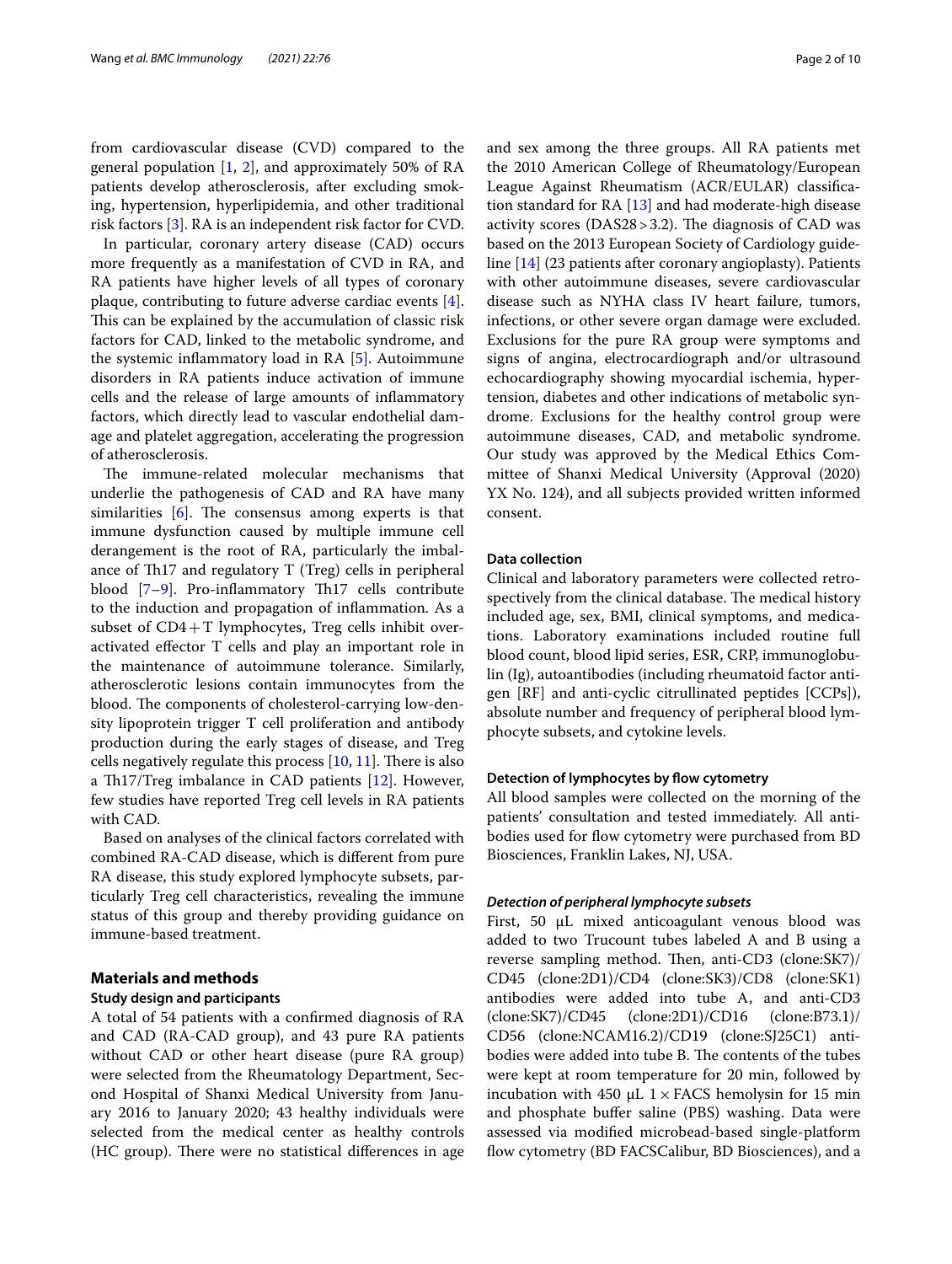total of 15,000 cells were obtained by BD MultiSET soft-ware for testing (Additional file [1](#page-8-0): Figure S1).

### *Detection of CD4*+*T cell subsets*

We followed the methods of a previous study [[15\]](#page-9-13). For Th1/Th2/Th17 cell labeling, 10 µL 30 ng/mL phorbol 12-myristate 13-acetate, 10 μL 750 ng/mL ionmycin, and 1 μL GolgiStop (BD Biosciences) were added to 80 μL anticoagulated blood. This was cultured at 37  $°C$ in a  $CO<sub>2</sub>$  incubator for 5 h, cells were divided into tubes A and B, and anti-CD4 (clone:RPA-T4) was added for 20 min. Then the tubes were mixed with 1 mL fresh fixation/permeabilization liquid (BD Biosciences) and incubated for 30 min. Later, anti-IL-4 (clone:3010.211)/IFN-γ (clone:25,723.11) and anti-IL-17 (clone:SCPL1362) were added to tubes A and B, respectively, and they were incubated for 30 min in the dark. The samples were analyzed by flow cytometry (Additional file [1:](#page-8-0) Figure S2).

For Treg cell labeling, anti-CD4 (clone:RPA-T4)/CD25 (clone:M-A251) was added to 80 μL anticoagulated blood and incubated for 20 min in the dark. Then the tube was mixed with 1 mL fresh fxation/permeabilization liquid (BD Biosciences) and incubated for 30 min in the dark. Later, the cells were stained with anti-FOXP3  $(clone:259D/C7)$  for 30 min and analyzed by flow cytometry after PBS washing within 24 h. A total of 10,000 cells in the portal were obtained and analyzed by BD Cell-Quest software (Additional file [1:](#page-8-0) Figure S2). The absolute number of each  $CD4+T$  cell subset = percentage of positive cells in each subgroup  $\times$  CD4+T cell number  $(cells/µL).$ 

**Detection of cytokines using a cytometric bead array (CBA)** After collecting venous blood, the serum was isolated and stored at  $-80$  °C to be tested. The serum levels of cytokines IL-2, IL-4, IL-6, IL-10, IL-17, TNF-α, and IFN-γ were analyzed using a magnetic bead-based multiplex immunoassay with a Human  $Th1/Th2/Th17$  CBA kit (Jiangxi Cellgene Biotech Co., Ltd., Nanchang, Jiangxi, China) strictly following the manufacturer's protocol. The BD FCAP Array software was used to acquire the data and the results are reported as pg/mL.

## **Statistical analyses**

The data were analyzed using SPSS V22.0 (IBM Corp., Armonk, NY, USA) statistical software. Results were expressed as mean $\pm$ SD or medians (Q25, Q75). Comparisons were performed using the independent samples t-test if the values followed a normal distribution; otherwise, the Mann-Whitney U test was used. The Kruskal–Wallis test (non-normality) was used to compare multiple group parameters. The enumeration data were expressed as percentages and were tested using

the  $\chi^2$  test. Spearman's rank test was used for correlation analysis.  $p < 0.05$  was considered statistically significant.

### **Results**

## **General features of RA patients with CAD**

The demographic characteristics and laboratory data of the participants are listed (Table [1\)](#page-3-0). RA-CAD patients were mostly elderly and the proportion of males was 46%. We chose age- and sex-matched pure RA patients and HCs ( $p=0.093$ ;  $p=0.909$ , respectively). Some patients in both groups had been on medical therapy, including glucocorticoids (prednisone 2.5–10 mg/day), DMARDS (MTX/LEF/HCQ), NSAIDS, and/or biological agents (rhTNFR-Fc), but there were no diferences. Some RA-CAD patients received additional beta blockers, statins, antiplatelet agents, or other vasodilators (Table [2\)](#page-4-0). There were no statistical diferences in DAS28 scores, ESR, CRP, RF, and anti-CCP between the two groups, indicating that these patients had the same RA disease activity. The RA-CAD group had lower numbers of lymphocytes. For serum levels of lipoprotein, the low-density lipoprotein (LDL) values of the RA-CAD group were lower, but in the non-statin RA-CAD group there were no differences (data not listed). Serum levels of IgM and IgA were lower in the RA-CAD group than in the pure RA group; there were no signifcant diferences in other assay indexes.

## **No diferences Treg cells between the pure RA and HC groups**

We found no diferences in either absolute number or frequency  $(p=0.235, p=0.344,$  respectively) of Treg cells between the pure RA and HC groups. However, the absolute value of Th17 was increased in the pure RA group  $(p=0.032)$  (Fig. [1B](#page-4-1)). The number and percentage of CD4+T cells were higher in the pure RA group than in HCs ( $p = 0.035$ ,  $p < 0.001$  $p < 0.001$ , respectively) (Figs. 1A, [2](#page-5-0)A). The percentage of Th2 cells in the pure RA group was lower ( $p = 0.001$ ) (Fig. [2](#page-5-0)B). There were no differences in B, NK,  $CD3+T$ ,  $CD8+T$ , or  $CD4+IFN-\gamma+Th1$  subsets between the two groups (Additional fle [1:](#page-8-0) Table S1, S2).

## **Peripheral Treg cells are signifcantly reduced in the active RA‑CAD group compared to the HC group**

The effects of lymphocytes on both RA and CAD have been described. However, few studies have investigated lymphocyte subset characteristics in RA patients with CAD. We compared the lymphocyte subsets between active RA-CAD patients and HCs. The absolute number of Treg cells was signifcantly lower in the RA-CAD group  $(p=0.001)$  as well as Treg frequency  $(p=0.011)$  $(p=0.011)$  $(p=0.011)$  (Figs. 1B, [2B](#page-5-0)). For Th17 cells, there was no significant difference. Decreased Treg cells led to a Th17/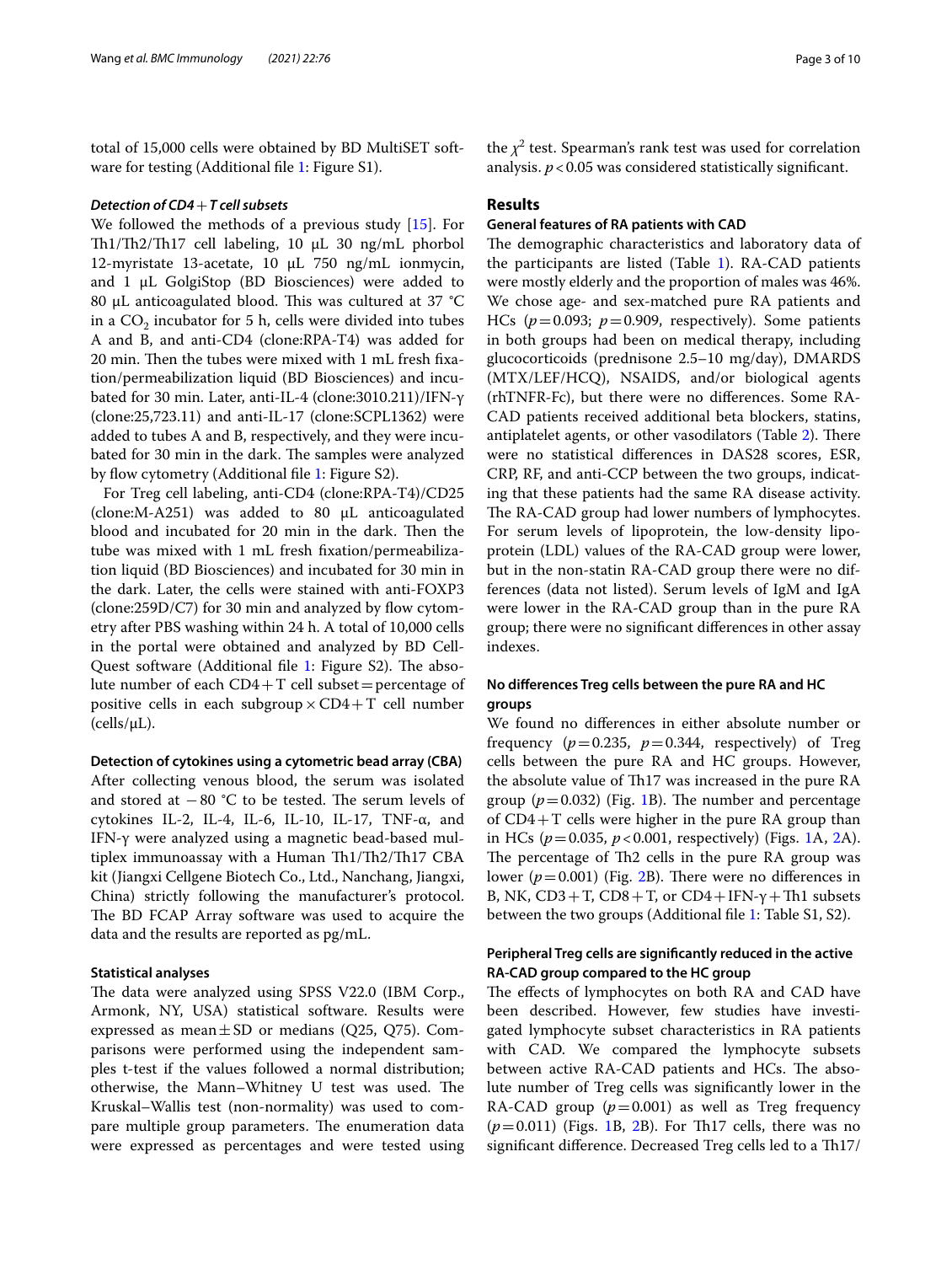|                                        | $RA-CAD (n=54)$          | $RA(n=43)$              | $HC (n = 43)$            | p value |
|----------------------------------------|--------------------------|-------------------------|--------------------------|---------|
| Age (years) <sup>a</sup>               | $63.52 \pm 9.35$         | $60.74 \pm 6.29$        | $60.91 \pm 3.63$         | 0.093   |
| Male/female <sup>b</sup>               | 25/29                    | 19/24                   | 18/25                    | 0.909   |
| BM <sup>a</sup>                        | $24.04 \pm 3.56$         | $22.75 \pm 3.55$        | $23.70 \pm 3.69$         | 0.222   |
| Smoking: male/femaleb                  | 18 (72.0%)/0             | 13 (68.4%)/0            | $9(50.0\%)/0$            | 0.302   |
| Disease duration (years) <sup>c</sup>  | 5.00 (0.50, 12.00)       | 5.00 (1.50, 11.00)      |                          | 0.434   |
| DAS28 score <sup>c</sup>               | 8.41 (5.93, 13.61)       | 8.90 (4.98, 15.46)      |                          | 0.847   |
| $ESR$ (mm/h) <sup>c</sup>              | 52.50 (27.00, 84.00)     | 43.00 (25.00, 72.00)    |                          | 0.459   |
| $CRP$ (mg/L) <sup>c</sup>              | 14.95 (5.54, 57.78)      | 21.80 (6.48, 41.70)     |                          | 0.988   |
| WBC (*10 <sup>9</sup> /L) <sup>d</sup> | 6.68(5.34, 8.85)         | 6.90 (5.29, 7.50)       | 5.81 (5.12, 7.35)        | 0.152   |
| LY $(^{*}10^{9}/L)^{d}$                | 1.54(1.16, 1.93)         | 1.66(1.31, 2.14)        | 1.89 (1.61, 2.20)        | 0.009   |
| MO (*10 <sup>9</sup> /L) <sup>d</sup>  | 0.52(0.39, 0.64)         | 0.53(0.39, 0.59)        | 0.43(0.34, 0.58)         | 0.303   |
| PLT (*10 <sup>9</sup> /L) <sup>d</sup> | 257.50 (202.75, 293.25)  | 256.00 (215.00, 330.00) | 230.00 (198.00, 274.00)  | 0.068   |
| TC (mmol/L) <sup>d</sup>               | 3.71 (3.11, 4.27)        | 3.81 (3.23, 4.87)       | 4.24 (3.61, 4.69)        | 0.063   |
| TG (mmol/L) <sup>d</sup>               | 1.17 (0.91, 1.66)        | 1.07(0.76, 1.54)        | 1.12(0.89, 1.57)         | 0.414   |
| HDL (mmol/L) <sup>d</sup>              | 1.04 (0.91, 1.27)        | 1.18 (1.05, 1.28)       | 1.24(1.01, 1.37)         | 0.061   |
| $LDL$ (mmol/L) <sup>d</sup>            | 1.93 (1.55, 2.38)        | 2.28 (1.88, 2.89)       | 2.36 (2.02, 2.87)        | 0.005   |
| ApoA1 (g/L) <sup>c</sup>               | 1.13(0.97, 1.34)         | 1.14(1.02, 1.23)        |                          | 0.813   |
| ApoB100 $(q/L)^c$                      | 0.70(0.57, 0.88)         | 0.78(0.57, 1.01)        | $\overline{\phantom{m}}$ | 0.369   |
| RF (IU/mL) <sup>c</sup>                | 40.00 (20.00, 160.00)    | 80.00 (20.00, 300.00)   |                          | 0.225   |
| Anti-CCP (IU/mL) <sup>c</sup>          | 433.65 (149.10, 1058.23) | 829.80 (73.80, 1600.00) | -                        | 0.218   |
| $lgG (g/L)^c$                          | 12.30 (10.55, 15.85)     | 12.80 (8.92, 16.00)     |                          | 0.912   |
| $lgM$ (g/L) <sup>c</sup>               | 2.32 (1.63, 3.56)        | 3.14 (2.20, 3.95)       |                          | 0.037   |
| IgA (g/L) <sup>c</sup>                 | 1.01(0.63, 1.33)         | 1.25 (0.87, 1.82)       |                          | 0.007   |

<span id="page-3-0"></span>**Table 1** Demographic and laboratory characteristics of the RA-CAD, pure RA, and HC groups

ESR: Erythrocyte sedimentation rate; CRP: C-reactive protein; WBC: white blood cell; LY: lymphocyte; MO: monocyte; PLT: platelet; TC: total cholesterol; TG: triglyceride; HDL: high-density lipoprotein; LDL: low-density lipoprotein; ApoA1: apolipoprotein-A1; ApoB100: apolipoprotein-B100; RF: rheumatoid factor; Anti-CCP: antibodies to cyclic citrullinated peptides; Ig: immunoglobulin

 $^{\rm a}$  Data are mean  $\pm$  SD and compared using the independent samples t-test

<sup>b</sup> Data are number (n)/percentage (%) and measured using the chi-square test

<sup>c</sup> Data are medians (Q25, Q75) and compared using the Mann–Whitney U test

<sup>d</sup> Data are medians (Q25, Q75) and compared using the Kruskal–Wallis test

Treg imbalance (elevated ratio) in the RA-CAD group ( $p=0.044$ ) (Fig. [3A](#page-6-0)), while Th1/Treg (Fig. [3B](#page-6-0)), Th2/Treg (Fig. [3](#page-6-0)C), B/Treg (Fig. [3](#page-6-0)D) and NK/Treg (Fig. [3E](#page-6-0)) were the same as HC group. The B cell number was also lower  $(p=0.009)$  (Fig. [1A](#page-4-1)). We found no differences in the NK, CD3+T, CD4+T, CD8+T, CD4+IFN- $\gamma$ +Th1, or  $CD4+IL-4+Th2$  subsets (Additional file [1:](#page-8-0) Table S1, S2).

#### **Signifcantly lower absolute number of peripheral Treg**

**cells in the active RA‑CAD group than in the pure RA group** To investigate whether lymphocyte changes were associated with CAD in RA patients, we compared the absolute number of peripheral lymphocyte subsets between RA-CAD patients and pure RA patients. The number was much lower in the RA-CAD group  $(p<0.001)$ together with reduced Th[1](#page-4-1)7 cells  $(p=0.032)$  (Fig. 1B). Total CD4+T and B cell numbers were also reduced in the RA-CAD group  $(p=0.043, p=0.008,$  respectively) (Fig. [1](#page-4-1)A). For the other frequency analyses, the RA-CAD group had fewer  $CD4+T$  cells ( $p=0.049$ ) and more Th2 cells ( $p = 0.024$ ) compared to the pure RA group (Fig. [2](#page-5-0)A, 2B). There were no differences in the NK,  $CD3+T$ ,  $CD8+T$ , or  $CD4+IFN-\gamma+Th1$  subsets between the two groups (Additional fle [1:](#page-8-0) Table S1, S2).

## **No diference in Treg cells between untreated and treated RA‑CAD patients**

Patients in the RA-CAD group were divided into untreated  $(n=21)$  and treated  $(n=33)$  groups (untreated was defned as never having received any treatment or only intermittent use of painkillers or Chinese herbal medicine), but no diferences in Treg number or frequency were found  $(p=0.950, p=0.986,$  respectively); the same was true for other cell populations (Additional fle [1:](#page-8-0) Table S3). In addition, due to the tendency for RA-CAD patients to have metabolic syndrome, with high blood pressure (HBP), diabetes (T2DM), and cerebral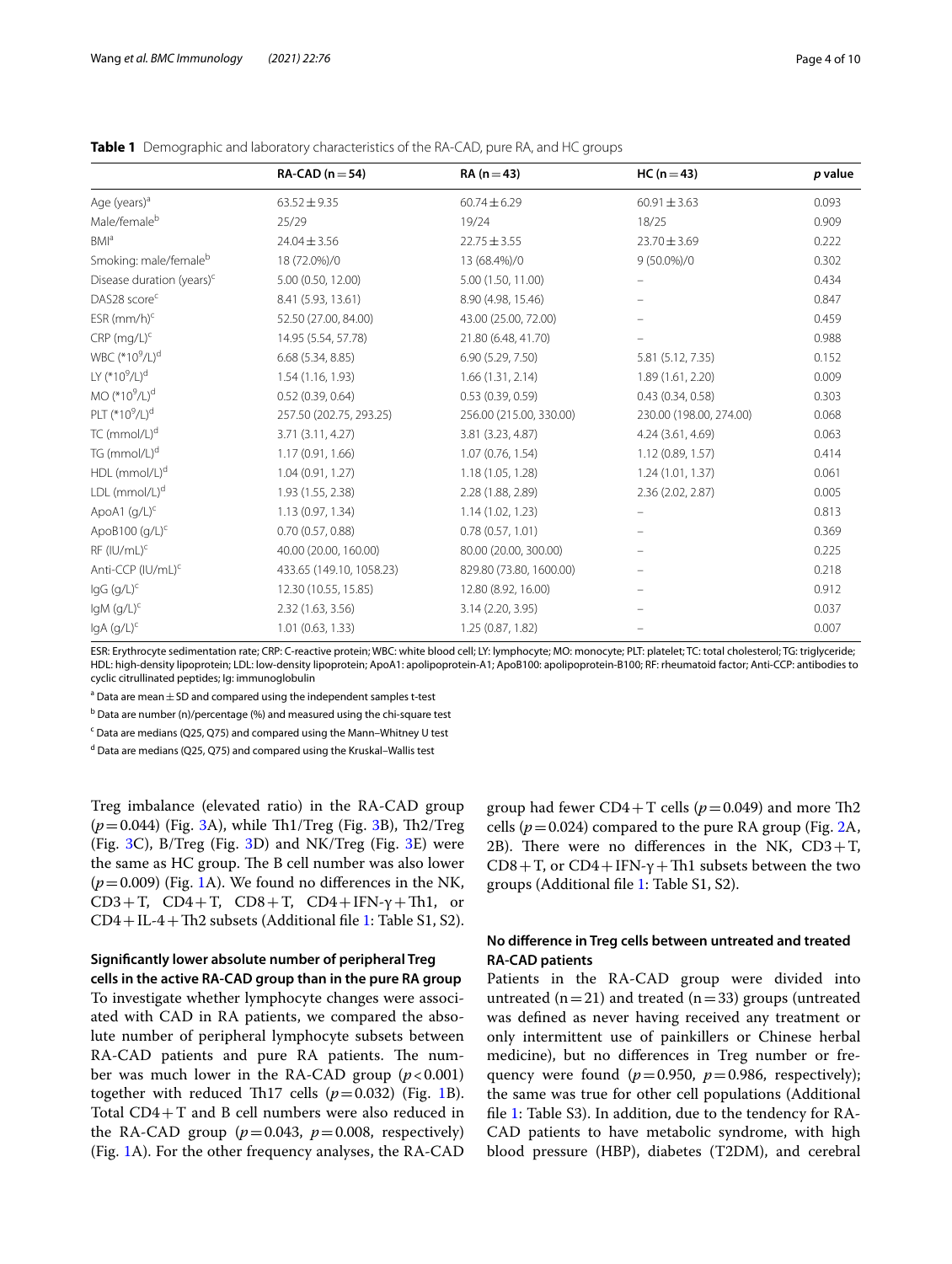<span id="page-4-0"></span>

|                    | <b>Table 2</b> Clinical characteristics and treatments of the RA-CAD |  |  |  |
|--------------------|----------------------------------------------------------------------|--|--|--|
| and pure RA groups |                                                                      |  |  |  |

|                                      | RA-CAD ( $n = 54$ ) RA ( $n = 43$ ) |               | p value   |
|--------------------------------------|-------------------------------------|---------------|-----------|
|                                      |                                     |               |           |
| Morning stiffness > 1 h              | 32 (59.3%)                          | 21 (48.8%)    | <b>NS</b> |
| Dry mouth (%)                        | 25 (46.3%)                          | 19 (44.2%)    | <b>NS</b> |
| Dry eye (%)                          | 12 (22.2%)                          | 11 (25.6%)    | <b>NS</b> |
| Back pain (%)                        | 8 (14.8%)                           | 5(11.6%)      | <b>NS</b> |
| Treated/untreated                    | 33/21                               | 28/15         | <b>NS</b> |
| GCs (prednisone 2.5-<br>10mgday) (%) | 19/54 (35.2%)                       | 18/43 (41.9%) | <b>NS</b> |
| DMARDs (MTX/LEF/HCQ)<br>(% )         | 23/54 (42.6%)                       | 18/43 (41.9%) | <b>NS</b> |
| NSAID <sub>s</sub> (%)               | 16/54 (29.6%)                       | 15/43 (34.9%) | <b>NS</b> |
| Biologics (rhTNFR-Fc) (%)            | 5/54 (9.3%)                         | 1/43 (2.3%)   | <b>NS</b> |
| Statins (%)                          | 32/54 (59.3%)                       |               |           |
| Anti-platelet drug (%)               | 25/54 (46.3%)                       |               |           |
| Beta-blockers (%)                    | 9/54 (16.7%)                        |               |           |
| ACEI/ARBs (%)                        | 4/54 (7.4%)                         |               |           |
| Coronary-expansion drugs<br>(% )     | 10/54 (18.5%)                       |               |           |

Data are number (n)/percentage (%) and were measured using the chi-square test

NS; Not signifcant; GCs: glucocorticoids; DMARDs: disease-modifying antirheumatic drugs; NSAIDs: nonsteroidal anti-infammatory drugs; MTX: methotrexate; LEF: lefunomide; HCQ: Hydroxychloroquine; rhTNFR-Fc: recombinant human tumor necrosis factor-α receptor II: IgG Fc fusion protein for injection

infarction, we regrouped RA-CAD into RA-CAD with T2DM and RA-CAD without T2DM groups, and RA-CAD with HBP and RA-CAD without HBP groups. Lymphocyte numbers between these subgroups showed no obvious diferences, which eliminated the infuence of confounding factors (data not listed).

## **Lower serum levels of cytokine IL‑17 in the RA‑CAD group than in the pure RA group**

Serum levels of cytokine IL-2, IL-4, IL-6, IL-10, IL-17, IFN-γ, and TNF-α were analyzed in 19 RA-CAD and 37 pure RA patients. The level of IL-17 was lower in the RA-CAD group  $(p=0.023)$  (Fig. [4](#page-6-1)), consistent with a decline in Th17 cells, while other cytokines did not show statistically signifcant diferences (Additional fle [1](#page-8-0): Table S4).

## **Correlation analysis of Treg and Th17 cells with related clinical indicators in the RA‑CAD group**

We explored the correlation between Treg and Th17 cells and related clinical indexes. Treg number was negatively correlated with DAS28 score and ESR (r=−0.284, *p*=0.037; r=−0.381, *p*=0.005, respectively) (Fig. [5A](#page-7-0), C, D). And the correlation with ESR remained signifcant even when a sample with uniquely high Treg numbers was excluded (r=−0.358, *p*=0.008)



<span id="page-4-1"></span>(Additional fle [1](#page-8-0): Figure S3A), while the correlation with DAS28 scores fell just short of statistical signifcance (r=−0.256, *p*=0.064) (Additional fle [1:](#page-8-0) Figure S3B). In addition, Treg frequency was negatively correlated with the anti-CCP level  $(r=-0.269, p=0.049)$ (Fig. [5A](#page-7-0), E), and Th17/Treg was positively correlated with the RF level ( $r=0.367$ ,  $p=0.006$ ) (Fig. [5A](#page-7-0), 5F), all consistent with the characteristics of RA disease. LDL and ApoB100 are risk factors for CAD. Lipoproteins containing ApoB100 are ligands for the LDL receptor, and the serum contents varied uniformly  $(r=0.846,$ *p* < 0.001). Furthermore, we found that LDL and ApoB100 were negatively correlated with the number of Th17 cells (r = −0.278, *p* = 0.042; r = −0.430, *p* = 0.004, respectively) (Fig.  $5A$  $5A$ , [G,](#page-7-0) [H](#page-7-0)). LDL and ApoB100 were negatively correlated with the number of Th17 cells (r=−0.278, *p*=0.042; r=−0.430, *p*=0.004, respectively). In pure RA group, Th17/Treg was positively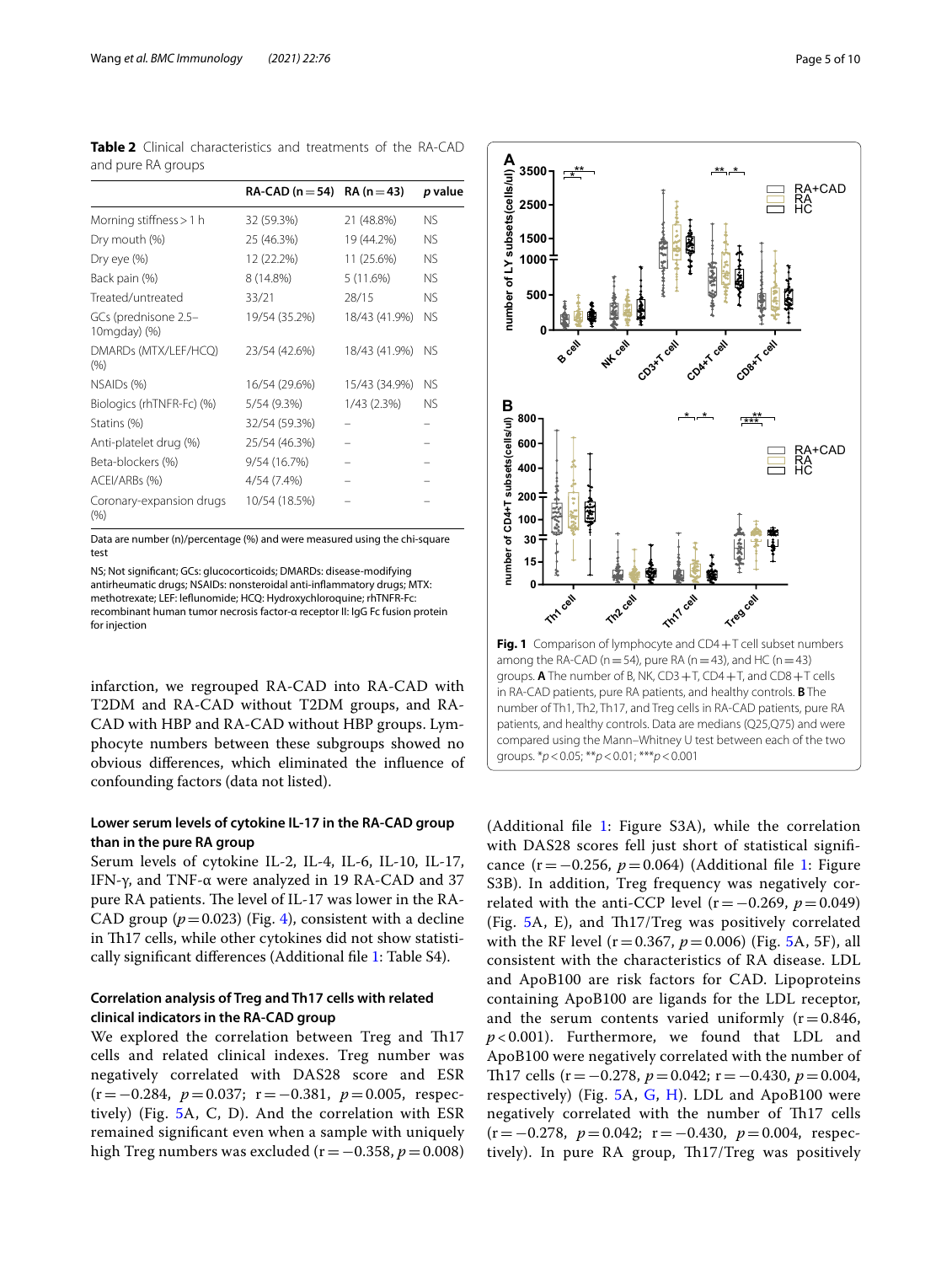

<span id="page-5-0"></span>correlated with the anti-CCP level  $(r=0.340, p=0.026)$ (Fig. [5B](#page-7-0)).

## **Discussion**

This study included active RA patients with CAD hospitalized in the rheumatology department, and explored the immune status of this group by evaluating the levels of lymphocytes, particularly Tregs, and analyzing clinical indicators related to the disease. We showed that RA-CAD patients have lower  $CD4 + CD25 + Foxp3 + Treg$ cells than pure  $RA$  patients and  $HCs$ , causing a  $Th17/$ Treg imbalance; other lymphocytes and cytokines also varied. In addition, the number of Th17 and Treg cells were related to certain infammatory factors and lipoprotein, showing that immunocytes, particularly Th17/Treg cells, play an important role in RA-CAD disease.

Various immune cells are involved in both RA and CAD. With deeper understanding of the immune environment in RA, the classic Th1/Th2 imbalance paradigm gradually turned to a Th17/Treg imbalance paradigm [[16\]](#page-9-14). Some experts have already reported increased numbers of Th17 cells and Th1/Th17-related cytokines in the peripheral blood of RA patients; however, a lack of change, increases, and decreases in Treg cells have all been reported, and they vary during diferent stages of the disease [\[8](#page-9-15), [9,](#page-9-7) [17\]](#page-9-16). In our research, we found higher numbers of Th17 cells in pure RA patients but no differences in Treg cells, indicating that a lymphocyte disorder exists during the course of the disease. In RA, infammation and atherosclerosis are closely linked. Abnormal immune responses have been identifed in atherosclerosis patients [[18\]](#page-9-17). A high concentration of LDL-cholesterol is oxidized to oxLDL. Macrophages take up lipoproteins and transform into foam cells, gradually forming a necrotic core, while the 'shoulder' regions are full of activated T cells  $[11, 19]$  $[11, 19]$  $[11, 19]$  $[11, 19]$ . Other innate immune cells are also minor participants  $[20]$ . There are a few reports on the characteristics of lymphocyte subsets in RA-CAD patients. Winchester [\[21\]](#page-9-20) reported signifcant increases in circulating  $CD4+T$  cell subsets in RA patients with subclinical coronary atherosclerosis. By contrast, in our study, the number of  $CD4+T$  cells was reduced in the RA-CAD group. A previous study reported a vital role of an altered redox state for T cell function in RA patients [[22\]](#page-9-21). Another study indicated that the oxidative inactivation of T-cell receptor-related enzymes causes decreased responsiveness of circulatory CD4+T cells [\[23](#page-9-22)].  $CD4+Th$  cells assist B-cell function. This may explain the limited  $CD4+T$  and B cells in RA-CAD patients with a higher oxidative stress level compared to the pure RA and HC groups. We also found an increased Th2 cell percentage in the RA-CAD group compared to the pure RA group. The main Th2 cytokine is IL-4, which suggests a disease-promoting effect, while Th2-secreted IL-5 and IL-13 have a protective efect in atherosclerosis patients [ $10$ ]. Our results hint at a proinflammatory role of Th2 cells in RA-CAD patients.

In our study, the key fnding was the reduced numbers of CD4+CD25+Foxp3+Treg cells in the RA-CAD group compared to both the pure RA and HC groups, causing a Th17/Treg imbalance and suggesting that Treg cells may play a crucial role in RA-CAD disease. Treg cells are a class of negative regulatory T cells expressing the IL-2 receptor α-chain (CD25) and intracellular transcription factor Foxp3, which are necessary to maintain immune homeostasis. Peripheral  $CD4+T$  cells are induced by TGF-β to upregulate Foxp3 expression and they diferentiate into inducible Tregs (iTreg) after antigenic stimulation, while natural Tregs (nTreg) mature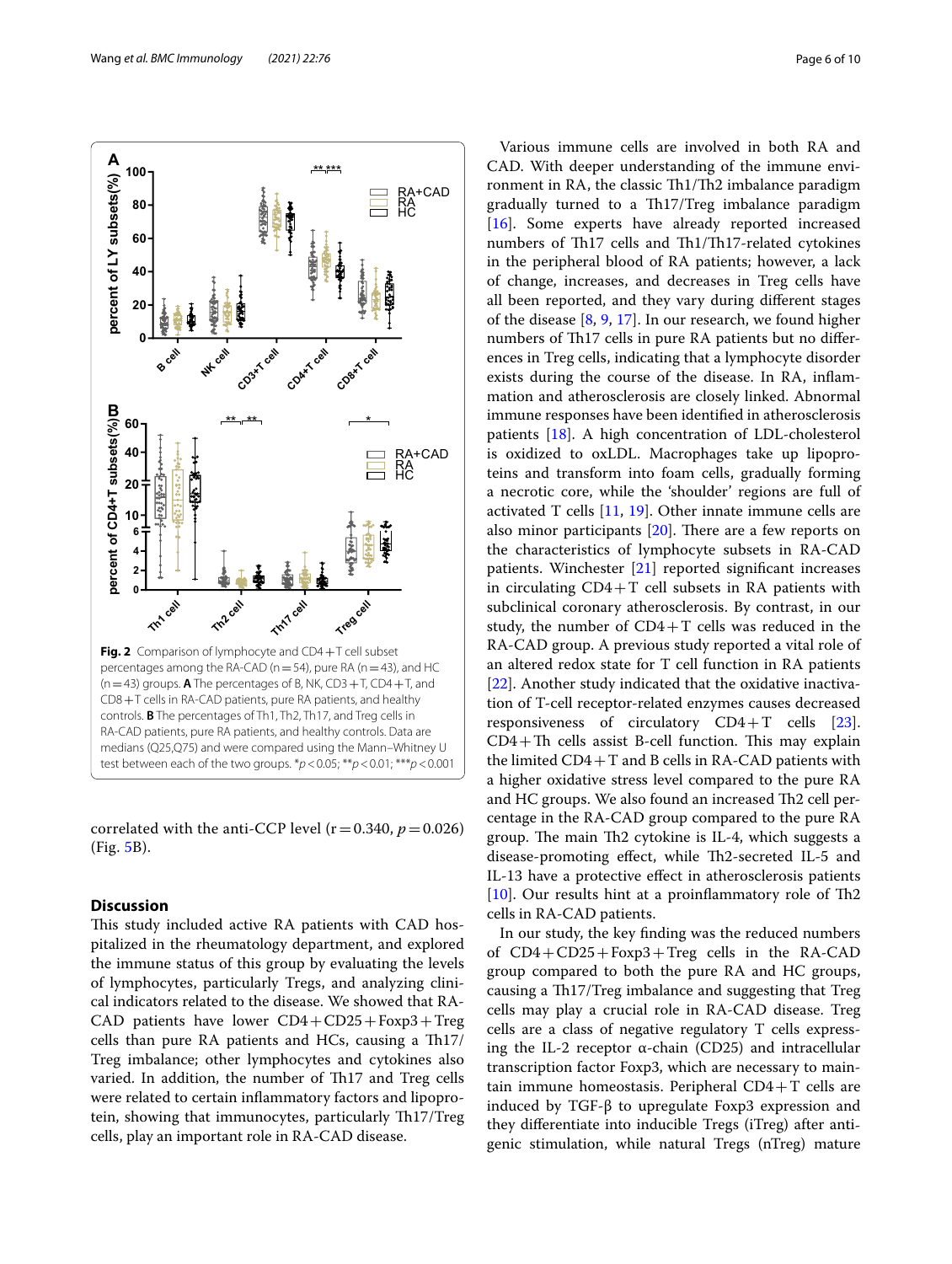

<span id="page-6-0"></span>![](_page_6_Figure_3.jpeg)

<span id="page-6-1"></span>directly in the thymus and are immunosuppressive [\[24](#page-9-23)]. Studies of Tregs build our understanding of immune control mechanisms and immune-mediated disease.

RA occurs due to failure of the immune tolerance mechanism to prevent the amplifcation of auto-reactive T cells. Impaired T cell proliferation and excess cytokine production are pivotal in the pathogenesis of RA and CAD. It is clear that Tregs have a protective efect during the process of atherogenesis [\[10](#page-9-8), [11,](#page-9-9) [19\]](#page-9-18). Depletion of CD4+CD25+Treg aggravates atherosclerosis in hypercholesterolemic mice, whereas the input of Tregs is protective  $[25, 26]$  $[25, 26]$  $[25, 26]$  $[25, 26]$  $[25, 26]$ . In one study, Treg cells were virtually absent in normal intima but varied during all stages of plaque development [[27\]](#page-9-26). The impaired intima also contained relatively few Foxp3 + Tregs  $(0.5-5\% \text{ of } CD3+\text{T} \text{ cells})$  compared to infammatory skin lesions (approximately 25% of  $CD3+T$  cells), suggesting that local tolerance protection was impaired. Treg cells inhibit the development of autoimmunity by controlling the activity of efector T cells such as Th1 and Th17. Th17 cells play a proinflammatory role in RA  $[8]$  $[8]$ , but paradoxical data have been reported regarding Th17 in CAD. Some studies have suggested that Th<sub>17</sub> cells promote plaque stability by enhancing collagen deposition, which leads to increased fibrous cap formation  $[11]$  $[11]$ , while others have suggested that oxLDL activates Th17 to promote atherosclerotic progression through several pathways [[28](#page-9-27)]. A few studies have found higher peripheral Th17 and lower Treg cells, and attributed atherosclerosis to a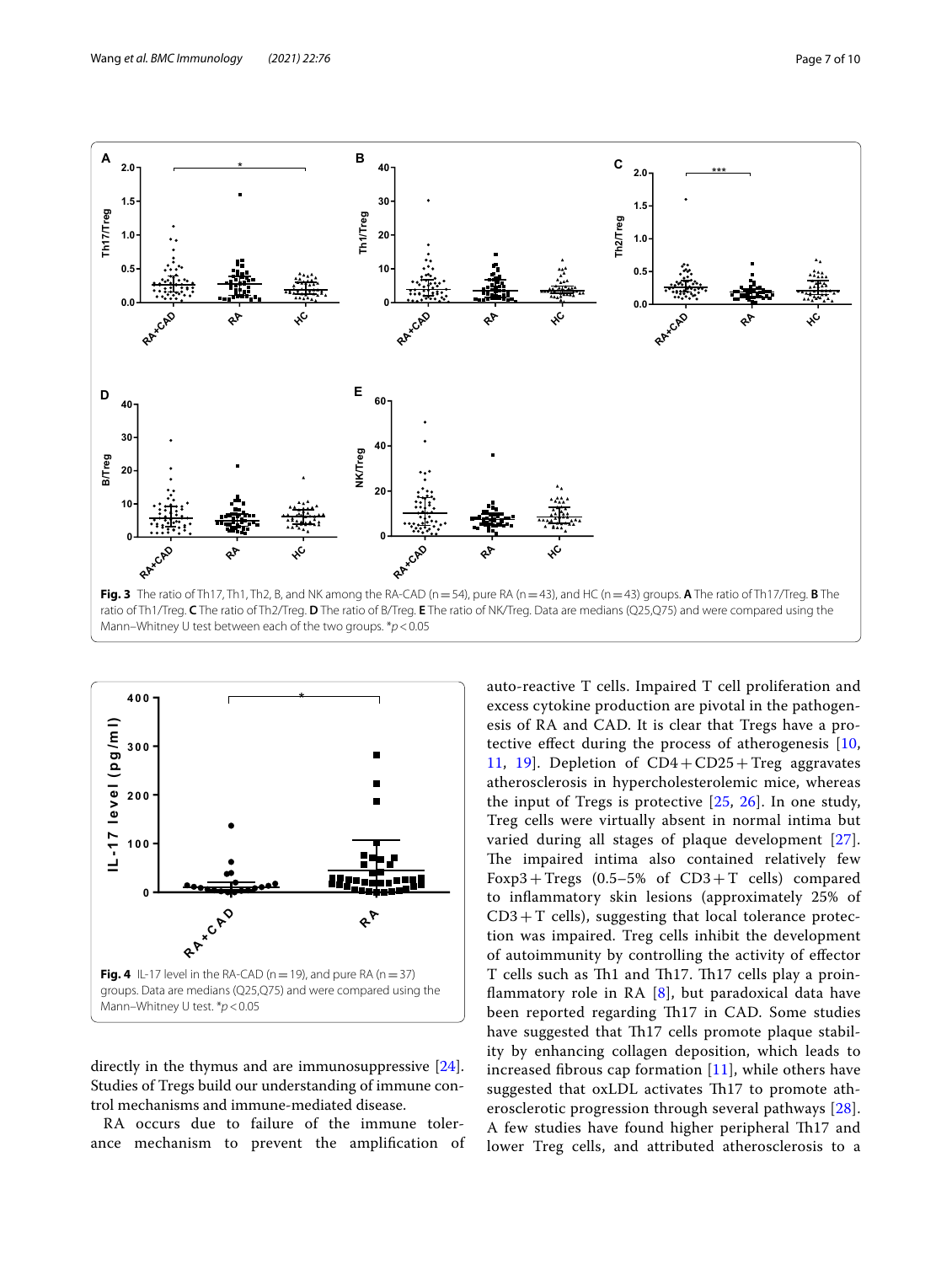![](_page_7_Figure_2.jpeg)

<span id="page-7-0"></span>Th17/Treg imbalance [\[12](#page-9-10), [29](#page-9-28)]. In our study, both Treg number and frequency signifcantly decreased in the RA-CAD group, but Th17 cells were not significantly diferent compared to the HC group, suggesting more severe immune tolerance disability with the double infammation caused by RA and atherosclerosis. Our results indicate that Treg cells are more responsible for

the imbalance of Th17/Treg and play an important role in RA-CAD disease.

Two autoantigens have emerged as potentially important in the promotion of atherosclerosis: heat-shock protein 60 and LDL [[11](#page-9-9)]. In our study, LDL values of the RA-CAD group were lower, but in the non-statin RA-CAD group there were no diferences, showing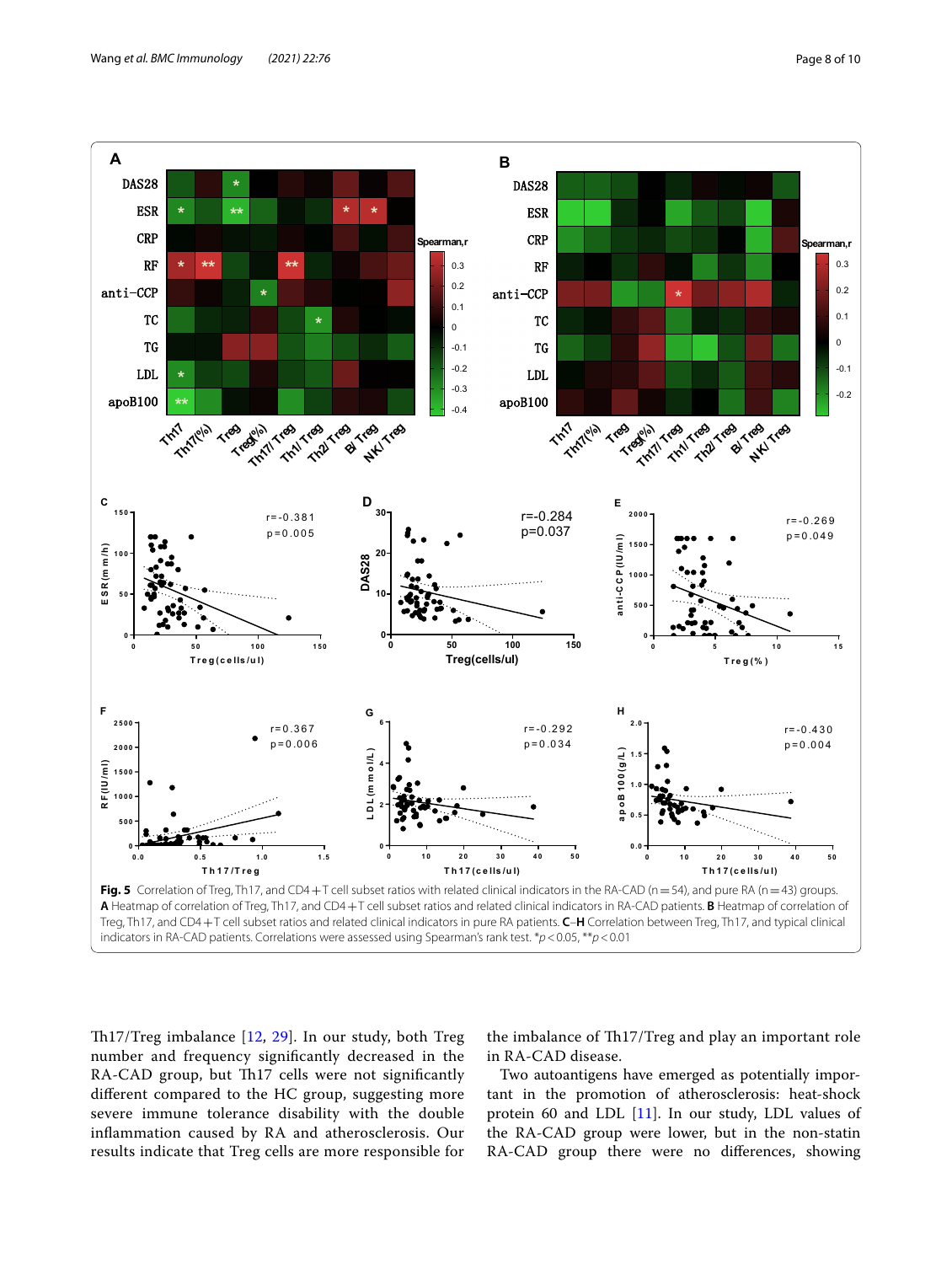that statin use was the driving force in this trend. Both oxLDL and native LDL contain several T/B cell epitopes. Some  $CD4+Th$  cells react to peptide motifs from the ApoB100-protein of LDL, which are represented by antigen-presenting cells on major histocompatibility complex class II molecules  $[5, 11, 19]$  $[5, 11, 19]$  $[5, 11, 19]$  $[5, 11, 19]$  $[5, 11, 19]$ . Th17 cells are thought to stabilize plaque; the negative correlation between LDL, ApoB100 and Th17 numbers in the RA-CAD group in our study suggests that Th17 may play an inhibitory role in the course of atherosclerosis. This view was also supported by the decreased Th17 and IL-17 levels in the RA-CAD group compared to the pure RA group. Foxp3+Treg inhibits atherosclerosis by modulating lipoprotein metabolism [[26\]](#page-9-25). ApoB may bind to enolase-1 expressed on the surface of immune cells to aggra-vate arthritis in RA patients [\[30](#page-9-29)]. This suggests a novel mechanism by which lipid metabolism regulates chronic inflammation in RA. However, whether Th17 and Treg cells are antigen-specifc for LDL in RA-CAD patients requires confrmation by further study.

The management of RA-CAD includes control of traditional risk factors, platelet inhibition, and myocardial protection. RA serves as an independent risk factor, and the control of disease activity has also been emphasized in the EULAR recommendations [[31\]](#page-9-30). In the treatment of RA, glucocorticoids and NSAIDs are considered protective, while some DMARDs and biologicals are considered to increase cardiovascular risk [[32\]](#page-9-31). However, in active RA-CAD patients, there is a signifcant decrease in absolute Treg numbers. Recently, our department proposed using immune regulation therapy and achieved considerable success with it [[33–](#page-9-32)[35](#page-9-33)]. Our research shows that low-dose IL-2 or rapamycin can stimulate immune cell proliferation, particularly anti-infammatory Tregs. Tregtargeting therapy is also a novel approach for preventing atherosclerosis [\[36](#page-9-34)]. Immune-modulation may have a palliative efect for both RA and CAD disease activity.

This study had some limitations. First, it was a singlecenter study. In addition, because it was a retrospective study, some data were missing or undetectable. Statin therapy may ameliorate the Th17/Treg imbalance, and the impact of statins on Tregs cannot be ignored [\[29](#page-9-28)]. Further multi-center prospective studies are required to provide a basis for precision and personalized medicine.

## **Conclusions**

This study confirms that active RA patients with CAD have more extreme immune tolerance injury, and the primary concern for clinicians is the Th17/Treg imbalance. It is important to pay attention to decreased Treg cells while controlling the primary disease. Simply pursuing disease activity control and serologic remission while ignoring the long-term negative cardiovascular efects is inadvisable. The central issue is to find a balance between therapeutic efficiency and safety. Thus, clinicians should be alert to the absolute reduction of Treg cell numbers in RA-CAD patients during treatment, and choose optimal therapy on the basis of laboratory reports. In addition, the detailed mechanism underlying the decreased levels of Treg cells should be further explored.

#### **Supplementary Information**

The online version contains supplementary material available at [https://doi.](https://doi.org/10.1186/s12865-021-00466-0) [org/10.1186/s12865-021-00466-0](https://doi.org/10.1186/s12865-021-00466-0).

<span id="page-8-0"></span>**Additional fle 1. Table S1-S3**. The number and percentages of lymphocyteand CD4+T cell subset in diferent groups; **Table S4**. Cytokine levels in theRA-CAD and pure RA groups; **Figure S1-S2**. Phenotypic characterization of lymphocyte and CD4+T cell subsets via fow cytometry; **Figure S3**. Correlation between Treg number and disease activity indicators when a sample with uniquely high Treg number was excluded.

#### **Acknowledgements**

Not applicable.

#### **Authors' contributions**

YW designed the study and wrote manuscript. YW and RS analyzed and interpreted data. BL, QG, FH, XY and MM contributed to sample collection. LW guided the details. CG and XL guided the chart. CW supervised the study and revised the manuscript. All authors read and approved the fnal manuscript.

#### **Funding**

This study was supported by the National Natural Science Foundation of China (Nos. 81971543, 81471618); Key Research and Development Projects of Shanxi Province (201803D31119).

#### **Availability of data and materials**

All data generated or analyzed during this study are included in this article.

#### **Declarations**

#### **Ethical approval and consent to participate.**

This study was approved by The Second Hospital of Shanxi Medical University Ethics Committee (Approval (2020) YX No. (124)).All data acquisition was performed in accordance with The Second Hospital of Shanxi Medical University guidelines and regulations and all subjects provided written informed consent.

#### **Consent for publication**

Not applicable.

#### **Competing interests**

The authors declare that they have no competing interests.

#### **Author details**

<sup>1</sup> Department of Rheumatology, The Second Hospital of Shanxi Medical University, Shanxi 030000 Taiyuan, China. <sup>2</sup> Department of Cardiology, The Second Hospital of Shanxi Medical University, Taiyuan, Shanxi, China. <sup>3</sup>Department of Cardiology, Shanxi Cardiovascular Hospital, Taiyuan, Shanxi, China. <sup>4</sup>Department of Pathology, Brigham and Women's Hospital, Harvard Medical School, Boston, MA, USA.

Received: 28 March 2021 Accepted: 8 November 2021